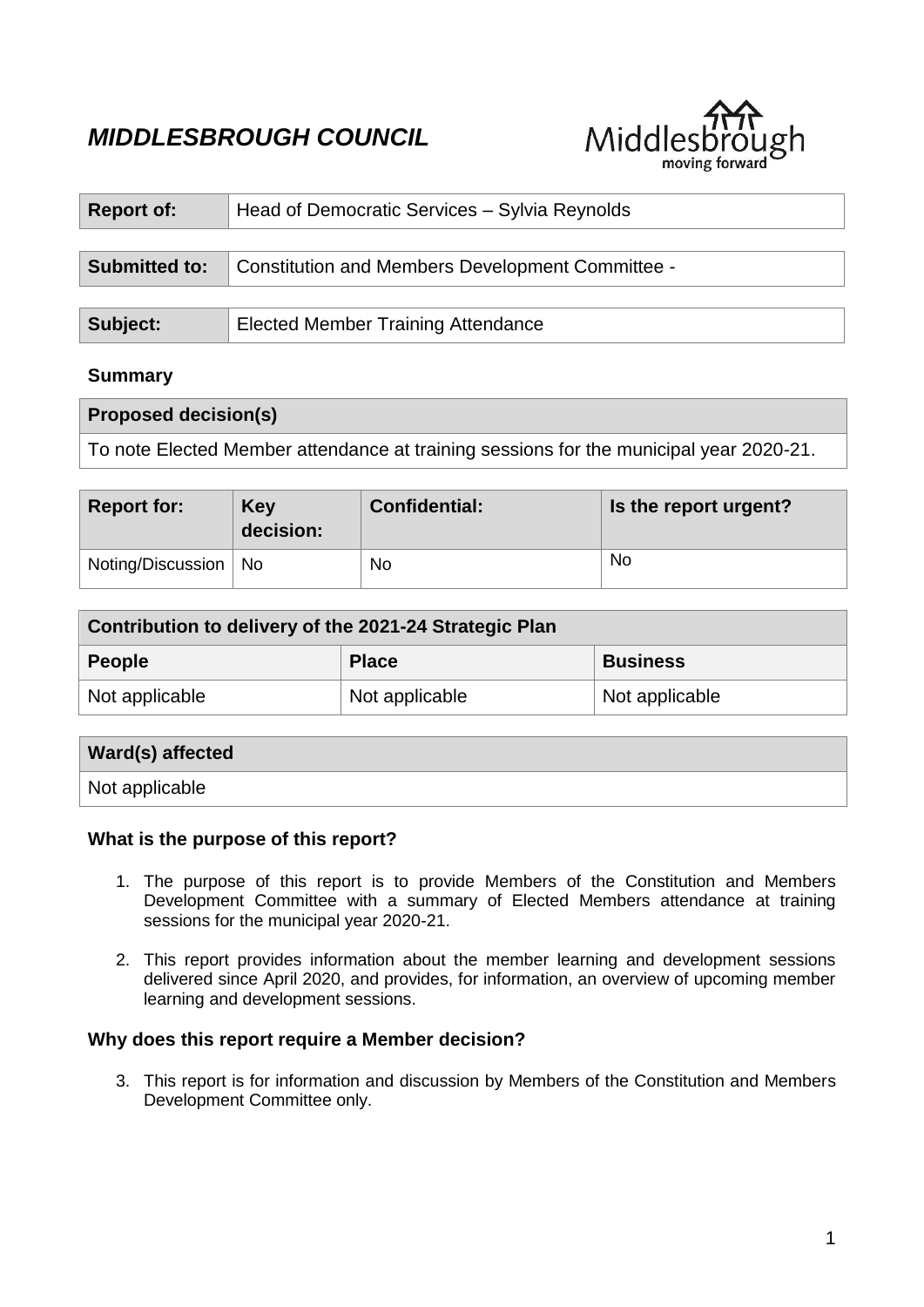# **Report Background**

- 4. At the Constitution and Members Development Committee held on 11 November 2016, it was agreed that a Skills Framework for Members be introduced which would help identify individual development needs around the following competencies:
- Local leadership;
- Partnership working
- Communication skills
- Political understanding
- Scrutiny challenge: and
- Regulatory and monitoring
- 5. An annual Member Development Programme is produced to meet member development needs and shows how the events/briefings/seminars are aligned with this skills framework.
- 6. The Council protocol is that Members will be required to undertake training or attend briefings in respect of certain roles and in order to serve on certain Committees. This is aimed at protecting members and the Council from prospective challenge to legislative decision making. This training programme is organised on an annual basis, following the AGM, when committee membership is confirmed. Ad hoc one-to-one training will be provided for any subsequent changes to committees.
- 7. Committees where training is required before being allowed to take part in the decision making, include Planning & Development Committee, Licensing Committee and Sub-Committees, Standards Committee, Staff Appeals Committee, Corporate Affairs and Audit Committee, Teesside Pension Fund Committee, Teesside Pension Board. This training should be undertaken on an annual basis.
- 8. Attendance at the required training is consistently high with all members of the specific committees attending the required training. This could be due to members having to attend this training before being able to take part in the decision making in respect of those committees. Whilst training may be devised specifically for committee Members, these events are open to all members to attend, which will also aid groups should they wish to appoint a substitute to attend a committee in the case of the absence of one of their Members. The table below details the number of members who are not committee members who have completed the required training courses.

| <b>Staff</b> | <b>Feesside</b> | Planning &  | Corporate | Licensing | <b>Standards</b> |
|--------------|-----------------|-------------|-----------|-----------|------------------|
| Appeals      | Pension         | Development | Affairs & | (Taxi)    | Committee        |
| Committee    | Fund            | Committee   | Audit     | Committee |                  |
|              |                 |             | Committee |           |                  |
|              |                 |             |           |           |                  |
|              |                 | 13          | 5         |           | 23               |
|              |                 |             |           |           |                  |

9. Newly elected Chairs and Vice-Chairs are also required to attend Chairs' training sessions following the Council AGM. The pie chart below shows the number of Chairs and Vice Chairs and the number who attended Chairs Training.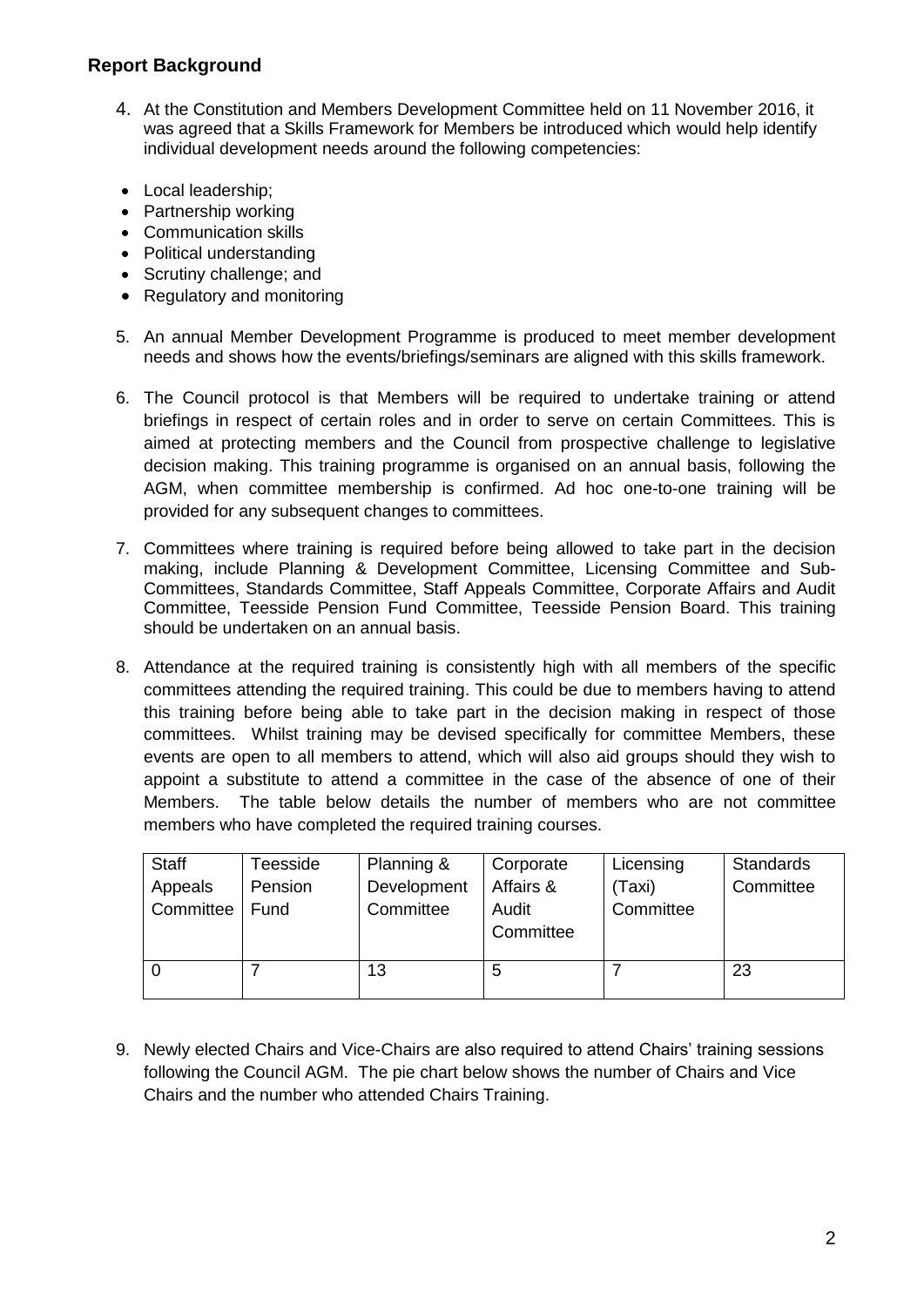

- 10. Based on the figures above 42.86% of Chairs and Vice Chairs attended the Chair's training. This equates to 32.14% of Chairs attending and 10.71% of Vice Chair's attending.
- 11. Given the proportion of members with limited local authority experience following the most recent elections, it is disappointing that the take up for this training is low as the training provides key skills to be able to chair a Committee effectively.
- 12. At the Corporate Affairs and Audit Committee held on 5 August 2021, a joint report of the Director of Legal and Governance Services and Director of Finance (Section 151 Officer) was presented, setting out the governance issues identified in the Best Value Inspection of Liverpool City Council (LCC) report and assessed whether there were any lessons to be learnt for corporate governance within Middlesbrough Council. The report also provided an update on actions previously agreed for Middlesbrough Council following consideration of the Best Value inspection of Northamptonshire County Council and the public interest report issued by the external auditor of London Borough of Croydon Council.
- 13. The following areas which could be related to member training were highlighted in the report:
	- Regeneration and planning.
	- Elected members roles and responsibilities understanding.
	- Corporate governance compliance.
	- Legal corporate governance.

The report highlighted that, LCC had the same democratic governance model as Middlesbrough Council. It was therefore not surprising that the inspector's recommendations relating to governance and structure were relevant to Middlesbrough Council. The self-assessment identified a range of planned actions that focussed on member and officer relationships and awareness and understanding of roles and responsibilities. Those recommendations aligned with a recent internal audit report on Member decision-making, which was currently at the draft report stage. There was a risk that if roles and responsibilities were not fully understood and adhered to by both Members and officers, Middlesbrough Council could experience the same issues as LCC.

14. The Member Development Programme provides a range of different opportunities for attendance at a variety of learning events which has included scrutiny training, effective questioning skills and work programme planning. A range of briefing sessions have also been held for Members to keep them informed of key issues. The table below details the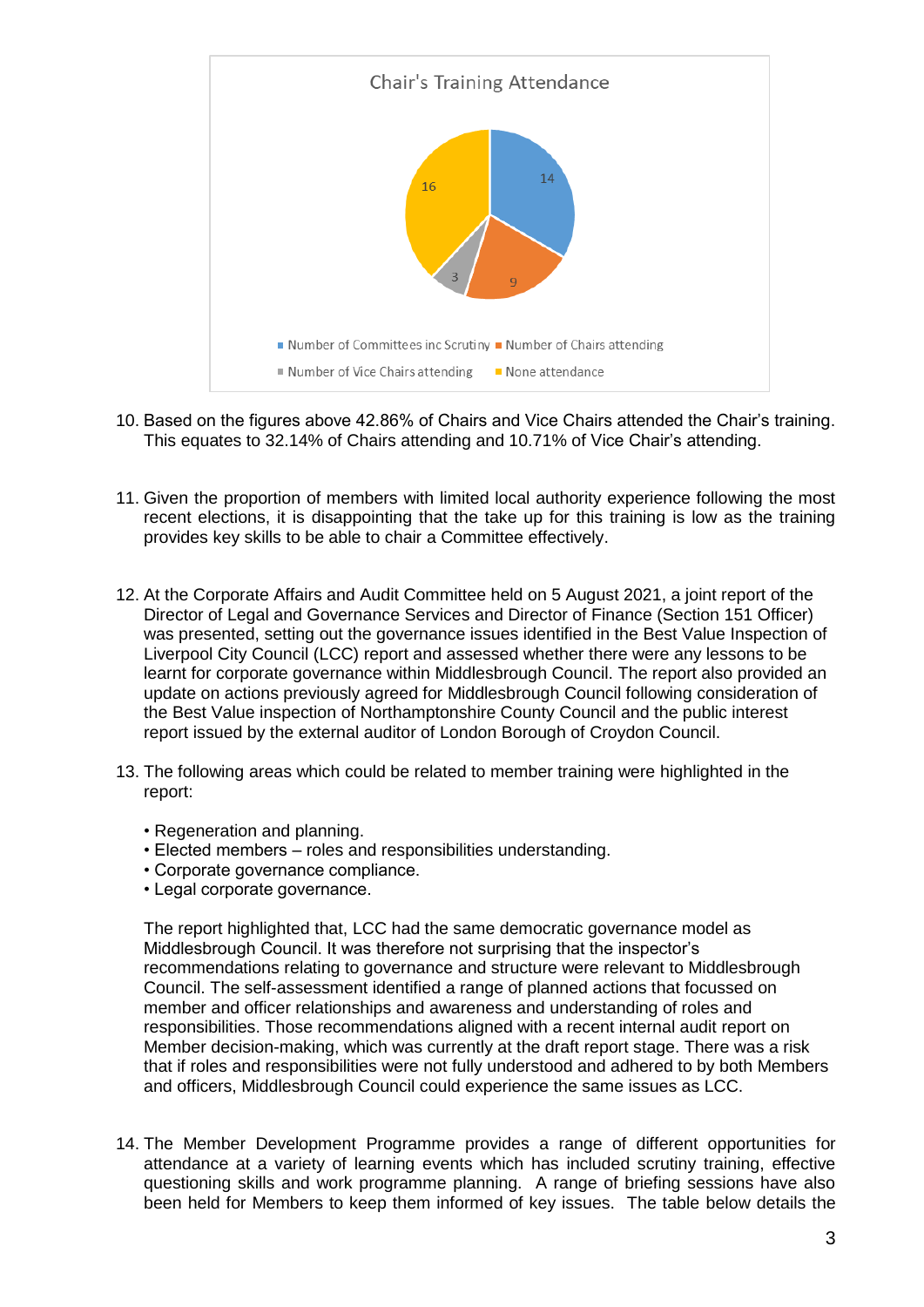training/briefing sessions taken place during 2019/20 and the number of Members who attended each session.

| <b>Training/Briefing Session</b>                                     | Number of Members in Attendance |
|----------------------------------------------------------------------|---------------------------------|
|                                                                      |                                 |
| Local Area Outbreak Planning Briefing                                | 18                              |
| <b>Recovery Briefing</b>                                             | $\overline{18}$                 |
| Covid 19 & the Impact on the Financial Position<br><b>Briefing</b>   | 21                              |
| The Role of the Corporate Parent                                     | 19                              |
| <b>SEND Reforms Training</b>                                         | 12                              |
| Pay & Remuneration Briefing                                          | 34                              |
| <b>Border to Coast Virtual Conference</b>                            | $\overline{2}$                  |
| Members Roles in Scrutiny & Corporate                                | 16                              |
| Parenting                                                            |                                 |
| <b>Chairing &amp; Leading Scrutiny</b>                               | 8                               |
| <b>Culture &amp; Diversity Workshop</b>                              | 11                              |
| <b>Effective Questioning Skills</b>                                  | 14                              |
| How Modern Gov will make your life easier                            | 17                              |
| Work Programme Planning                                              | 11                              |
| National Census 2021 Member Briefing                                 | 9                               |
| <b>Chief Constable Briefing</b>                                      | 29                              |
| Raising Awareness of Foodbanks Member                                | 19                              |
| <b>Briefing</b>                                                      |                                 |
| Implementing Strategies to Tackle                                    | $\overline{2}$                  |
| Homelessness Member Conference                                       |                                 |
| <b>PREVENT Awareness Session Member Briefing</b>                     | 16                              |
| Strategic Plan Member Briefing                                       | 24                              |
| Pay Policy Statement Member Briefing                                 | 24                              |
| Dementia Awareness Member Briefing                                   | 23                              |
| Office for the Police & Crime Commissioner<br><b>Member Briefing</b> | 18                              |
| <b>Stanhope Castle Briefing</b>                                      | 22                              |

15. The Member Development Framework also provides opportunities for Executive Members to attend role specific training with the Local Government Association (LGA) Leadership Academy. The table below details Executive Member attendance at the LGA Leadership Training and also details Members who took part in the LGA One to One Coaching opportunity.

| <b>Training Event</b>                    | <b>Elected Member</b>           |
|------------------------------------------|---------------------------------|
| LGA - Difference and Inclusion: Building | <b>Councillor Mieka Smiles</b>  |
| a 'how to toolkit'.                      |                                 |
| LGA- Being an Effective Cabinet          | <b>Councillor Mieka Smiles</b>  |
| Member                                   |                                 |
| LGA One to One Coaching                  | <b>Councillor Carolyn Dodds</b> |
|                                          | <b>Councillor Mieka Smiles</b>  |
|                                          | <b>Councillor Ashley Waters</b> |
|                                          | Councillor Alma Hellaoui        |

#### **What decision(s) are being asked for?**

That Members note the attendance of Elected Members at training courses.